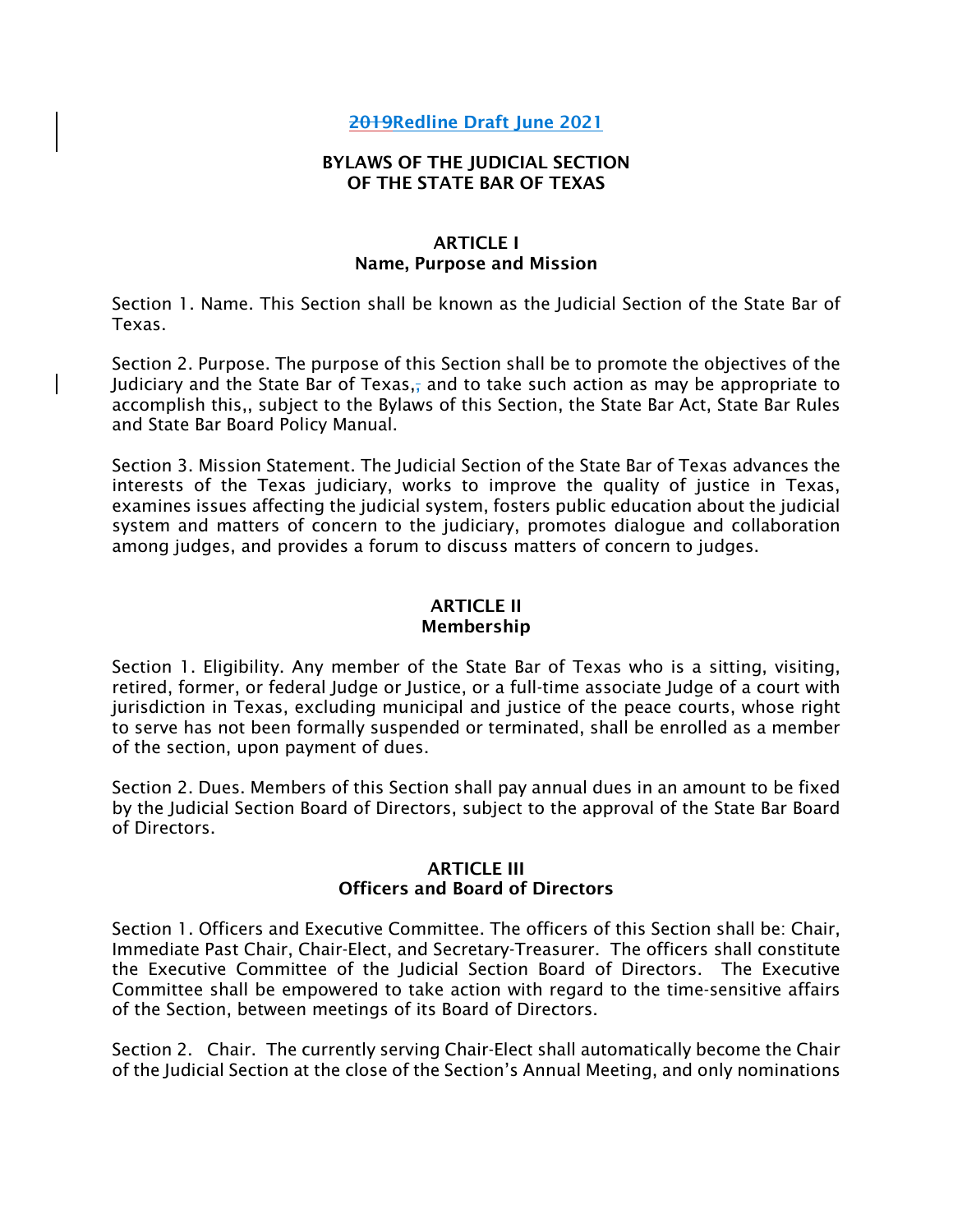for the positions of Chair-Elect and elected members of the Board of Directors shall be received and voted upon, as provided by these Bylaws.

Section 3. Chair-Elect. The Chair-Elect shall be nominated and elected at each annual meeting of the Section, according to the Nominations and Elections procedure described in these Bylaws, for a term beginning with election and ending with the election of a successor. Nominations for the position of Chair-Elect shall be conducted in such a manner as to ensure that the position rotates in a four-year cycle according to the following schedule: (a) an intermediate appellate justice, (b) a district court judge, (c) a statutory county court judge, (d) a district court judge. A district court judge shall serve in fiscal years that end in an odd number and an intermediate appellate justice and a statutory county court judge shall rotate service in fiscal years that end in an even number.

Section 4. Secretary-Treasurer. The Chair, with the advice and consent of the Board of Directors, shall appoint a Secretary-Treasurer, who shall serve during the term of the appointing Chair, until a successor is appointed

Section 5. Board Composition. There shall be a Board of Directors charged with managing the affairs of the Section. The Board of Directors shall consist of the following positions: The Chair, the Chair-Elect, the Secretary-Treasurer, the Immediate Past Chair and thirteen other members who shall be elected for a term of three years, using the process described in these Bylaws. The thirteen regular members shall be elected according to the following places:

Places 1 and 2 - Intermediate appellate court justices,

Places 3 through 7 - District judges

Places 8 and 9 - Judges of a statutory county court,

Place 10 - Retired judge or justice,

Place 11 – A justice of the Texas Supreme Court,

Place 12 – A judge of the Court of Criminal Appeals.

Place 13 – A full-time associate judge.

5.1. Presiding Judge of an Administrative Judicial Region Liaison. The Chair shall appoint a Presiding Judge of an Administrative Judicial Region as an ex officio member of the Judicial Section Board, for a term of one year, unless one is already serving as an elected member. The Presiding Judges shall designate who is willing to serve in this position.

5.2.Texas Center for the Judiciary Liaison. The Chair shall appoint a member of the Texas Center for the Judiciary Board of Directors as an ex officio member of the Judicial Section Board, for a term of one year, to serve as liaison between the Center and the Judicial Section. The Chair of the Texas Center for the Judiciary shall designate who is willing to serve in this position.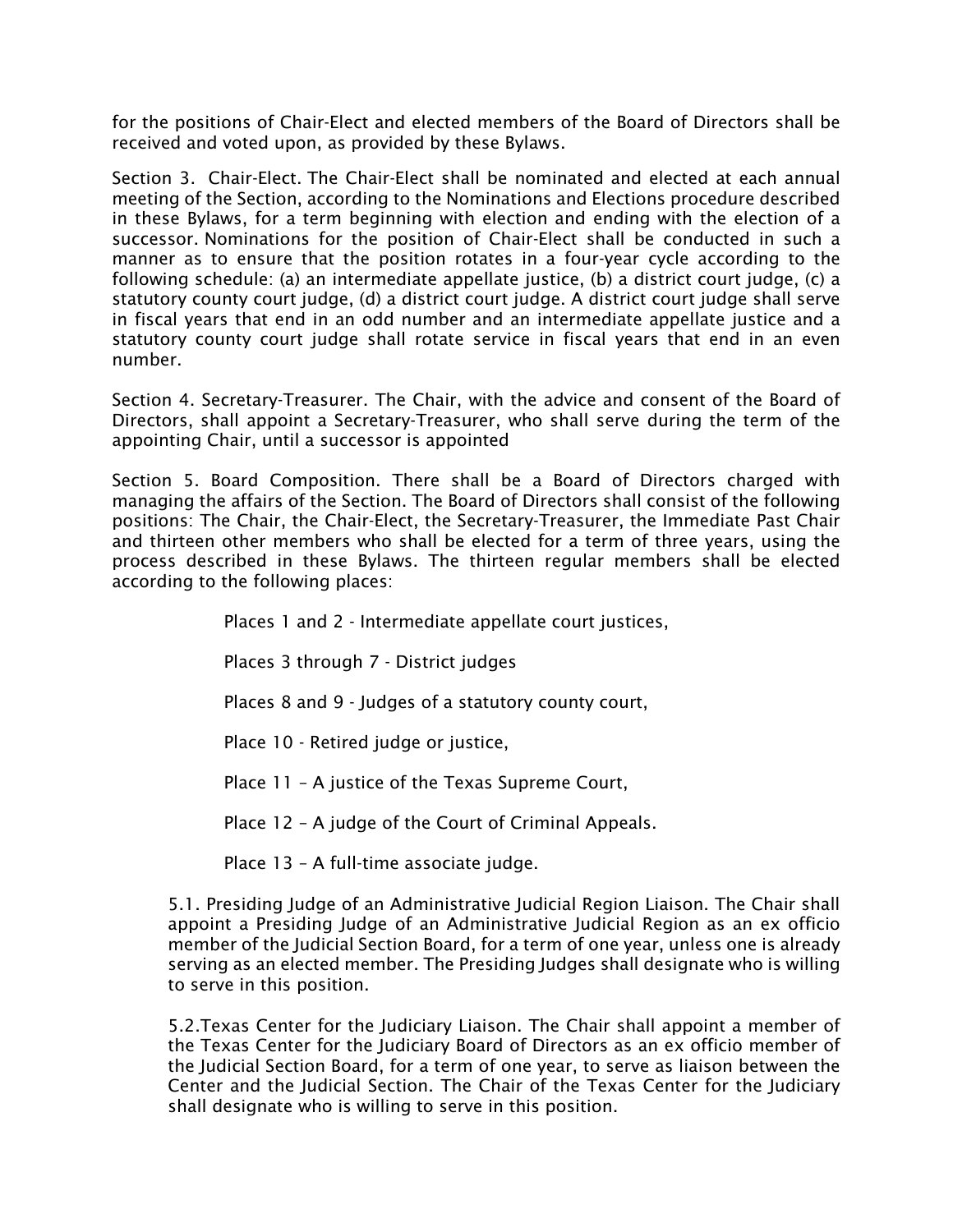5.3. Geographic Representation. Insofar as practicable, each geographical area of the State shall be represented by at least one member of the Board of Directors.

Section 6. Independent Board. No officer or member of the Board of Directors of the Judicial Section may serve concurrently as an officer or member of the Board of Directors of the Texas Center for the Judiciary.

Section 7. Judicial Status of Chair. Nothing in these Bylaws, nor any action of the Board of Directors, shall cause a deviation from the rotation schedule of the Chair and Chair-Elect, as defined by these Bylaws.

Section 8. Change in Judicial Status. All officers and members of the Board of Directors shall be current judicial officeholders, unless serving in Place 10, as a retired judge or justice. A member of the Board of Directors who leaves the bench or changes judicial status must resign from the Board, unless serving in Place 10.

# ARTICLE IV Committees

Section 1. Legislative Committees. There shall be a Legislative Committee composed of thirteen members, each serving a three year term, and ex-officio members, each serving a one year term. Before November 1, each Chair of the Judicial Section shall appoint new members for any expiring terms, and shall designate one member to serve as Chair of the Committee for one year. The Chair, Chair-Elect, and Immediate Past Chair of the Section shall be ex-officio members of the Committee for the term of their respective offices, unless they are already serving a regular term on the committee. 1.1 Legislative Committee Composition. The Legislative Committee shall be representative of the judges of the Section Board and geographically apportioned. The committee shall be composed of six district judges, three judges of a statutory county court, three appellate court justices, and one full-time associate judge. One of the thirteen committee members shall be a retired district judge or retired appellate justice. The other members shall be current judicial officeholders.

1.2 Legislative Sub-Committees. Before November 1, each Chair of the Judicial Section shall appoint a Chair and members to the following legislative subcommittees: Civil Law, Criminal Justice, Family Law, and Juvenile Justice.

1.3 Legislative Committee and Sub-Committees' Purpose. The purpose of the Legislative Committee and Legislative Sub-Committees shall be to advance and report on legislative matters of interest to the judiciary, subject to the rules and restrictions outlined in the State Bar Act, State Bar Rules and State Bar Board Policy Manual.

Section 2. Nominations Committee. Before April 1 of each year, the Chair of the Judicial Section shall appoint a Nominations Committee consisting of one member from each judicial region. The Nominations Committee shall serve until the conclusion of the next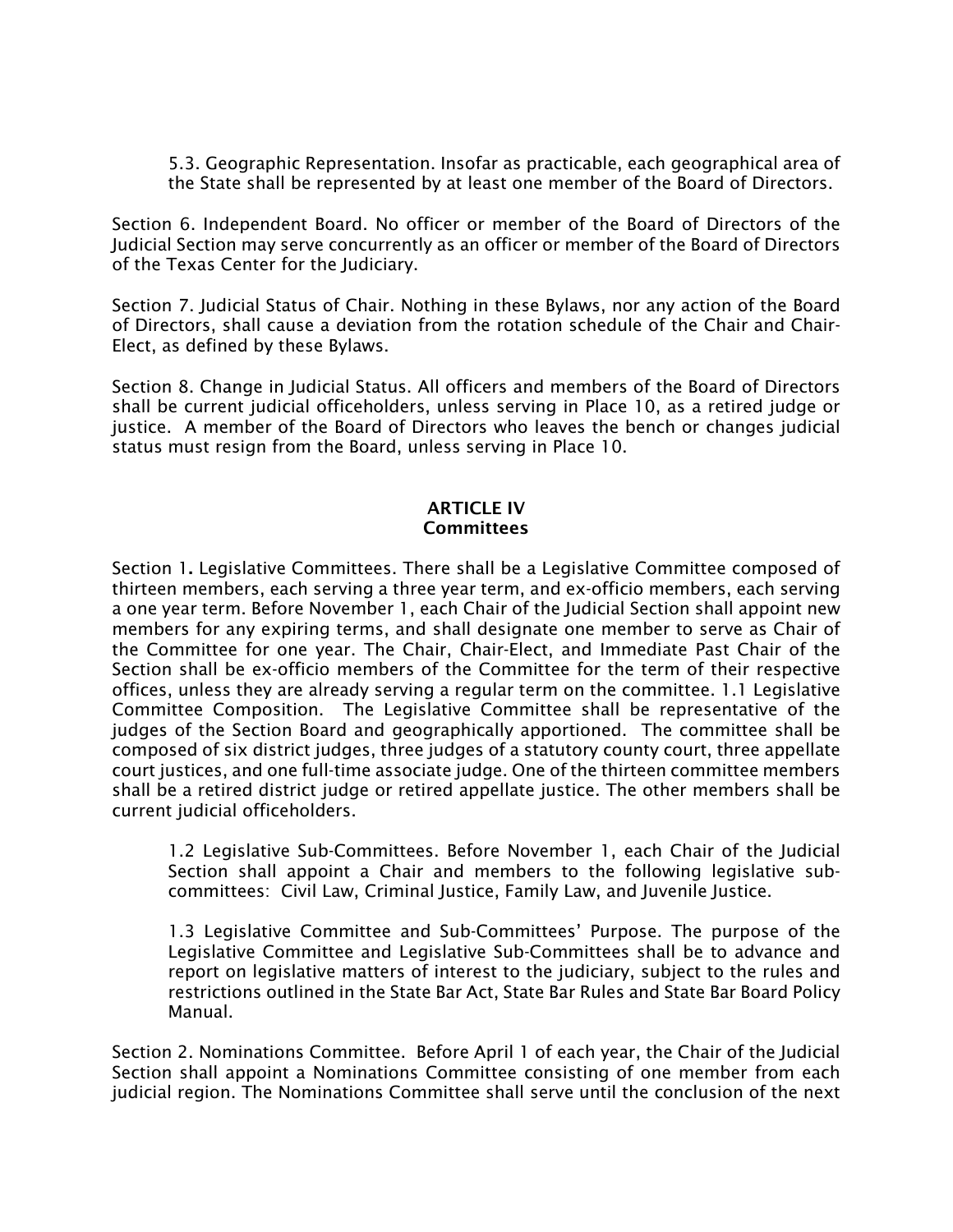annual meeting. The Nominations Committee shall be charged with submitting nominations for Chair-Elect and for any expiring Board positions.

Section 3. Ethics Committee. There shall be an Ethics Committee composed of nine members serving three staggered, three year terms. Before November 1, each Chair of the Judicial Section shall appoint new members for any expiring terms and shall designate one member to serve as Chair of the Committee for one year. The Ethics Committee shall be charged with addressing ethical questions submitted by members of the Section and shall, from time to time, issue written opinions on ethical issues of importance to the judiciary.

Section 4. Bylaws and Resolutions Committee. Before November 1, each Chair of the Judicial Section shall appoint a Bylaws and Resolutions Committee and shall designate one member to serve as Chair of the Committee. The Bylaws and Resolutions Committee shall draft resolution or bylaw amendments for consideration by the Board of Directorsions the committee believes are appropriate and solicit resolution and bylaw amendments from the Section membership. Any member of the Judicial Section may propose adoption of a resolution or Bylaw amendment by presenting same to the Chair of the Bylaws and Resolutions Committee by May 1. Upon receipt of a proposed resolution or Bylaw amendment, the Bylaws and Resolutions Committee shall review the proposal and make recommendations to the Board of Directors whether the proposal should be submitted to the Section membership at the Section's annual meeting. If a majority of the Board of Directorsions approves submission of a proposed resolution or Bylaws amendment to the Section membership, the proposed amendment shall be voted on by the Section membership present at the Section's annual meeting. Adoption of proposed resolutions and Bylaws shall occur if approved by a majority of the Section membership present and voting at the Section's Annual meeting. Any proposed resolution or Bylaw amendment shall be made available in writing to the Section membership, by posting on the Section's website, at least 30 days before the Section's annual meeting.

Section 5. Other Committees. The Chair may create other committees as necessary to carry on the work of the Judicial Section, and the membership of such a committee shall be appointed by the Chair.

#### ARTICLE V Nominations and Elections

Section 1. Duties of Nominations Committee. The Nominations Committee shall solicit nominations from the section membership for the office of Chair-Elect and for members to serve on the Board of Directors for any expiring terms. The Nominations Committee shall meet to consider the nominations and shall recommend a slate of nominees to fill those positions. In considering nominees for membership on the Board of Directors, attention shall be given to maintaining geographical representation.

Section 2. Notification to Section. The slate of nominees shall be made available in writing to the section membership by posting on the Section's website, at least 30 days before the Section's Annual Meeting, and shall be furnished to the members of the Section during the Section's Annual Meeting, together with the information that additional nominations may be made from the floor.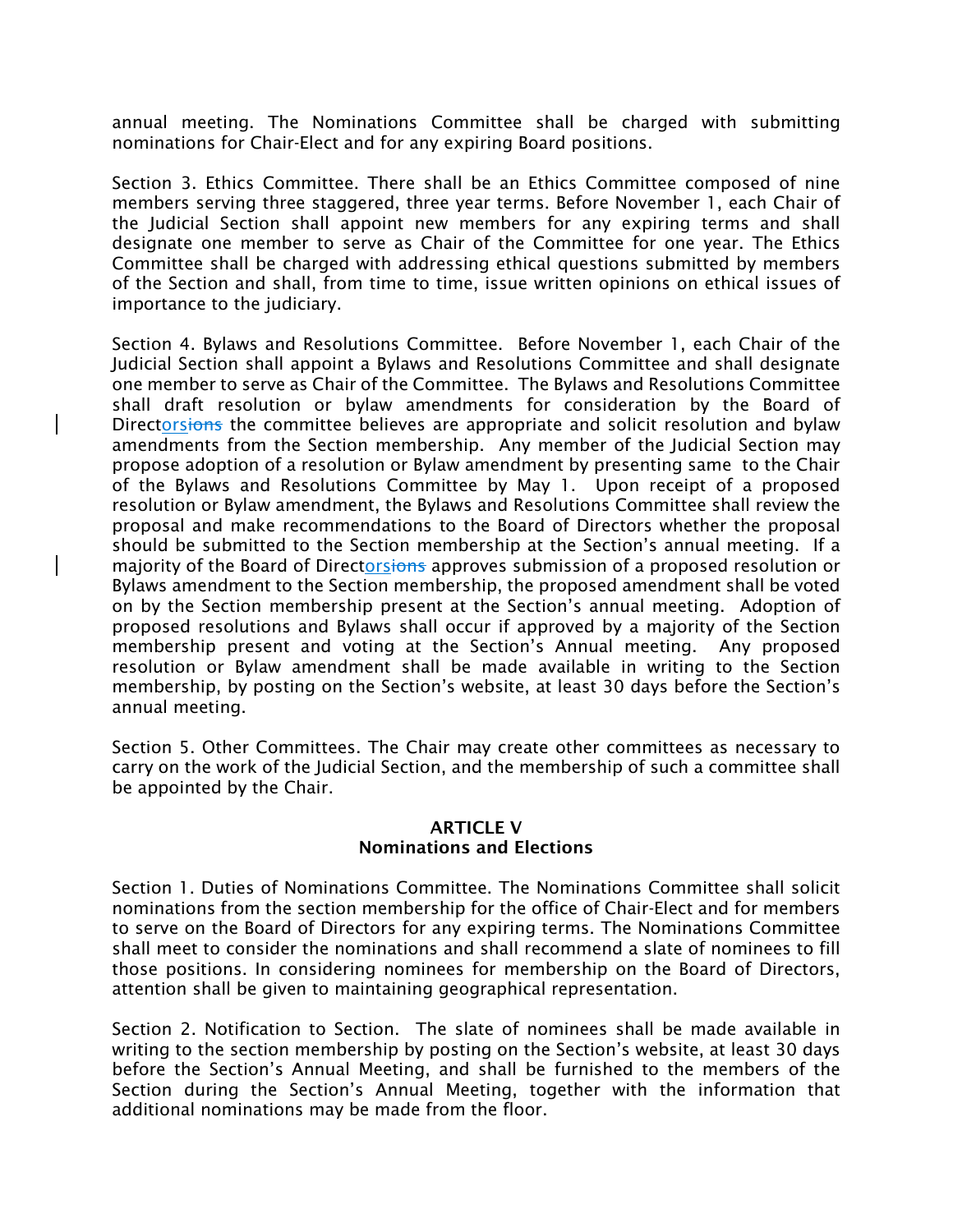Section 3. Process. At the Annual Meeting of the Section, the slate of nominees recommended by the Nominations Committee and any nominations made from the floor shall be placed in nomination.

Section 4. Election. The Chair-Elect and members of the Board of Directors shall be elected by a majority vote of Section members present and voting during the Annual Meeting of the Section. The Chair-Elect candidate who receives a majority vote shall be elected to serve for one year as Chair-Elect. The nominee for any open place on the Board of Directors who receives a majority vote shall be elected to serve for a term of three years.

## **ARTICLE VI** Duties of the Officers

Section 1. Chair. The Chair shall preside at all meetings of the Section,Board of Directors, and Executive Committee, and shall take action to accomplish the objectives and business of the Section, and perform such other duties and acts as usually pertain to this office.

1.1 Report to Membership. The Chair, with the assistance of the Secretary-Treasurer, shall formulate and present a report of the work of the Section for the year, for publication in the July issue of the *Texas Bar Journal* and for presentation to the Section membership at its Annual Meeting.

1.2 Texas Center for the Judiciary Liaison. The Chair of this Section shall serve as liaison to the Board of Directors of the Texas Center for the Judiciary, or, in the alternative, shall appoint another member of the Judicial Section Board of Directors to serve in this capacity. The liaison shall attend all Board of Directors meetings of the Texas Center for the Judiciary and shall report to the Board of Directors of the Section on all matters of interest, including matters requiring cooperation between the Section and the Texas Center for the Judiciary.

Section 2. Chair-Elect. Upon the death, resignation, suspension, removal, termination, or during the disability of the Chair, or upon the Chair's refusal to act, the Chair-Elect shall perform the duties of the Chair for the remainder of the Chair's term. In the case of the Chair's disability the Chair-Elect shall serve only so long as the Chair's disability continues.

Section 3. Secretary-Treasurer. The Secretary-Treasurer shall be the custodian of all books, papers, documents, and other property of the Section, including money. The Secretary-Treasurer shall record the proceedings of all meetings and actions of the Executive Committee and the Judicial Section's Board of Directors, and shall keep a true record of all monies appropriated to, and expended by the Section. The Secretary-Treasurer shall submit copies of all investment reports, monthly bank statements, canceled checks, deposit slips, and monthly check registers to the State Bar Accounting Office, immediately upon receipt of same.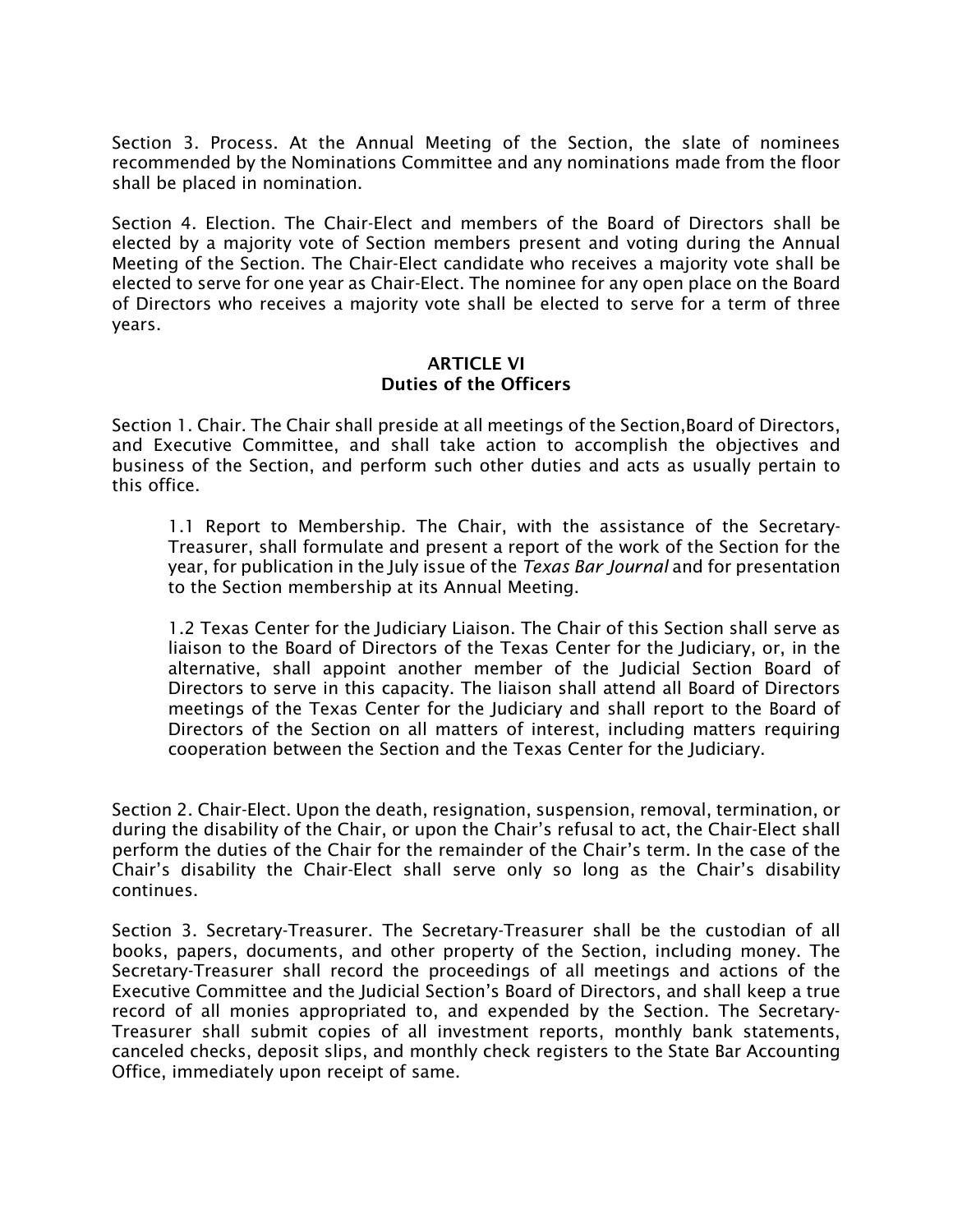## ARTICLE VII Duties and Powers of the Board of Directors

Section 1. Duties of the Board. The Judicial Section Board of Directors shall have general supervision and control of the affairs of the Section subject to the provisions of these Bylaws and the State Bar Act, State Bar Rules and State Bar Board Policy Manual. The Board of Directors shall authorize all commitments or contracts which shall entail the payment of money, and shall authorize the expenditure of all monies available for the use or benefit of the Section.

Section 2. Quorum. All binding actions of the Board of Directors shall be by a majority vote of the members of the Judicial Section Board of Directors voting who are present and voting, either in person or by telephone or video conferencing-.

Section 3. Actions In Lieu of Meeting. In lieu of calling a formal meeting of the Board of Directors, the Chair of the Judicial Section may submit any proposition upon which the Board of Directors may be authorized to act to the Board, and the members of the Board may vote upon such proposition by communicating their vote, in any manner designated by the Chair, to the Secretary-Treasurer. The votes of the members of the Board shall be recorded in the minutes and communicated immediately to the entire Board. A majority vote of the Board shall constitute the binding action of the Board of Directors.

## ARTICLE VIII Vacancies

Section 1. Removal for Conduct. If any director or officer is suspended, removed or terminated by the State Commission on Judicial Conduct, or by any other authority of the State of Texas, or is convicted of any felony or misdemeanor involving moral turpitude, the office held by such person shall be deemed vacant.

Section 2. Inability to Serve and Effect on Board Positions. Except as provided in Sections 5 and 7, upon any member of the Board of Directors' incapacitation, resignation, suspension, termination, retirement, death, or change in judicial status, that place shall be deemed vacant for the remainder of the year and filled at the next annual section meeting.

Section 3. Removal for Absences. If any member of the Board of Directors accumulates two consecutive absences from properly noticed meetings, that are not excused by the Chair, the Chair shall notify the Board member that his/her position is deemed vacated. The Board member may request reinstatement by the Executive Committee within 30 days of notification. The Executive Committee shall review the request for reinstatement. The decision made by the Executive Committee regarding the vacancy shall be final.

Section 4. Vacancies on the Board. Any vacancy occurring in places 1-13 shall be filled on the recommendation of the Chair and affirmed by the Board of Directors. The new member shall serve the remainder of any unexpired term.

Section 5. Vacancy by the Chair-Elect. In the case of a vacancy in the Chair-Elect position due to a change in the Chair-Elect's judicial status, the Board of Directors, at the next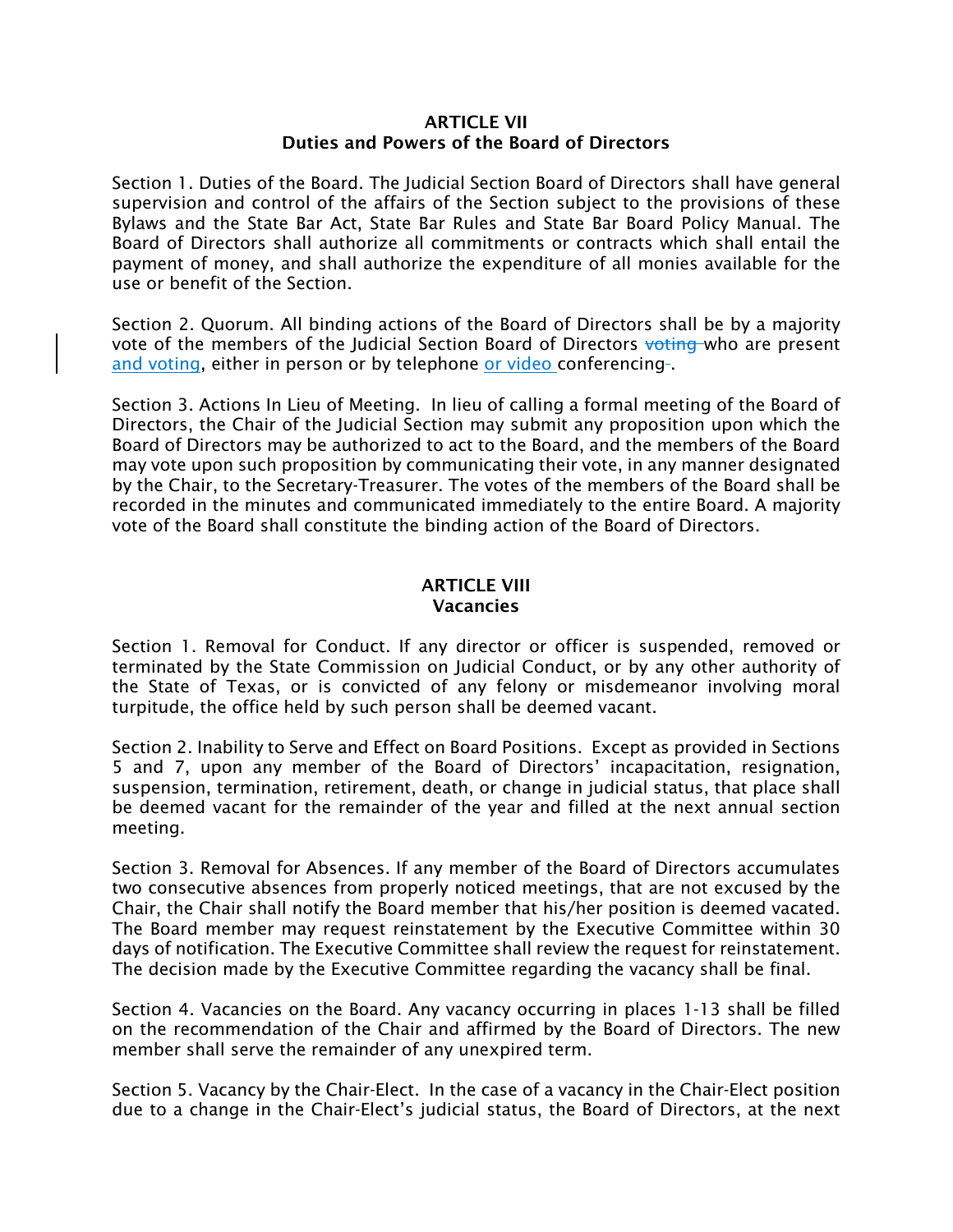regularly scheduled meeting after the vacancy occurs, shall appoint a qualified Section member to serve as Chair-Elect for the remainder of the year .The Nominations Committee shall name the appointed Chair-Elect as its nominee for Chair in the slate of nominees for the next scheduled election. Nominations for the Chair position will also be accepted from the floor, and the Chair shall be elected by a majority vote of those Section members present and voting at the Section's Annual Meeting.

Section 6. Vacancy by Chair. In the case of a vacancy in the Chair's position, the Chair-Elect shall perform the duties of the Chair for the remainder of the Chair's term. In the case of the Chair's disability, the Chair-Elect shall perform the Chair's duties only during so much of the term as the disability continues.

Section 7. Vacancy by Chair and Chair-Elect. In the case of a simultaneous vacancy in the Chair and Chair-Elect's positions, the Treasurer shall call and preside over a special meeting of the Board of Directors. The Board of Directors shall elect one of its members as Chair to serve for the remainder of the year who is qualified to serve, according to the rotation schedule described in these Bylaws.  $-$ The Board of Directors shall also appoint a qualified Section member to serve as Chair-Elect for the remainder of the year who will be the nominee for Chair in the Nominations Committee's slate of nominees for the next scheduled election.

# ARTICLE IX Section Meetings

Section 1. Annual Meeting. The Annual Meeting of the Section shall be held at a time and place to be determined by the Judicial Section Board of Directors, with such program and such order of business as may be formulated by the Chair of the Section, with the advice and consent of the Board of Directors.

Section 2. Special Meetings. Special meetings of the Section may be called by the Chair at such time and place as the Chair and Board of Directors may determine.

Section 3. Quorum. The Section members present at any properly noticed meeting shall constitute a quorum for the transaction of business. All binding action of the Section shall be by a majority vote of the section members present.

Section 4. Notice of Meeting. Notice of the Section's Annual Meeting and any special meeting of the Section membership shall be provided at least 30 days in advance, by posting on the Section's website and by sending written notice to the Section's membership.

# ARTICLE X Financial Provisions

Section 1. No Compensation. No salary or compensation shall be paid to any officer, Board of Directors member, or member of any committee.

Section 2. Expenditures of Funds. Any unbudgeted expenditure over \$2500, to any entity, in a fiscal year, must be approved by a vote of the full Board of Directors.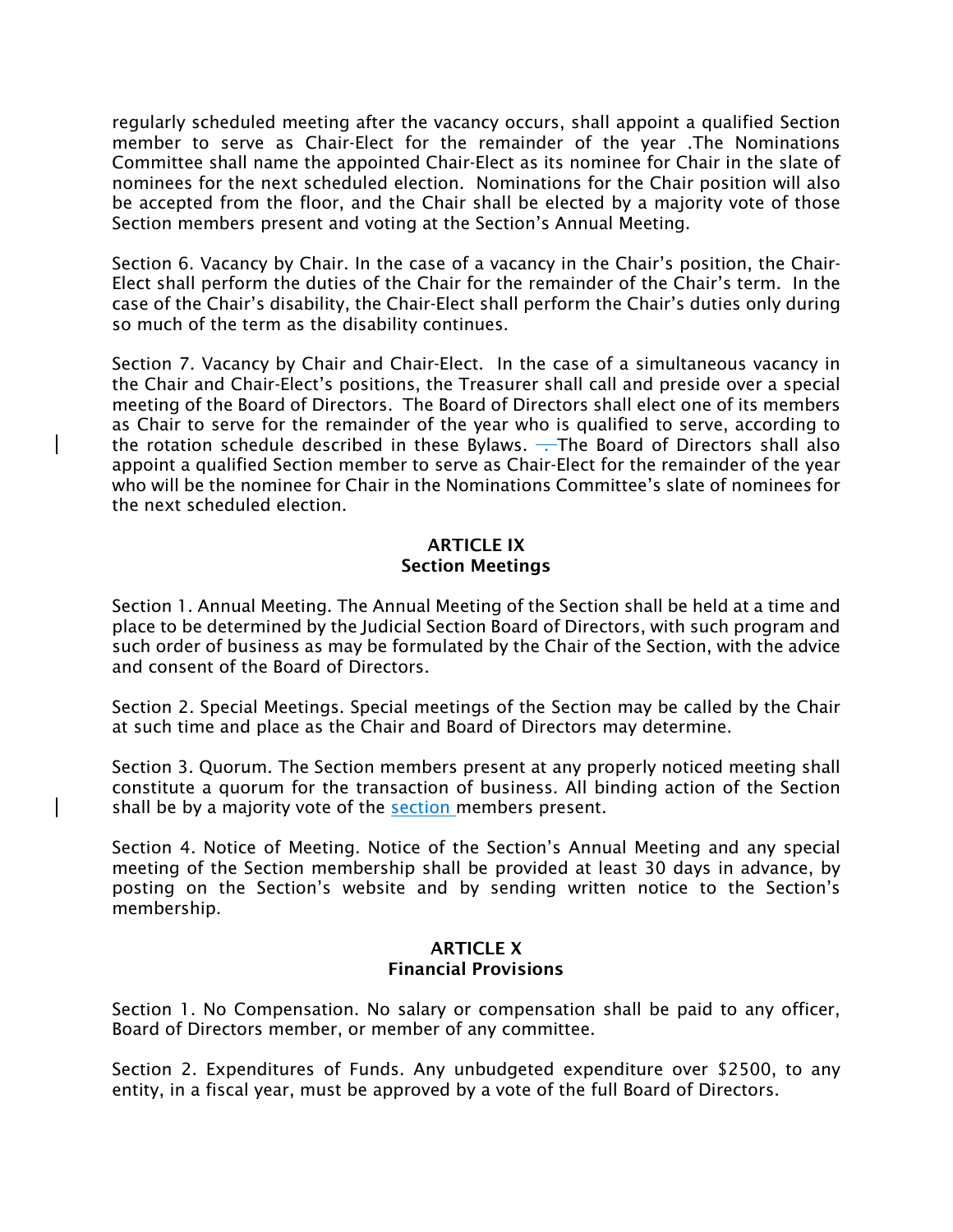Section 3. Contractual Obligations. Any contract spanning more than one fiscal year, either express or implied, must be approved by a vote of the full Board of Directors. Section 4. Fiscal Year. The fiscal year of the Judicial Section shall commence on June 1 of each calendar year and terminate May 31 of the following calendar year.

Section 5. State Bar Audit. The Section must maintain accurate financial books and records and have appropriate controls on the maintenance and disbursement of the Section's funds, all in a fashion that permits the inclusion of the Section's financial information in the State Bar's financial statements and audit. The Section will submit a budget to the Executive Director of the State Bar by July 15th of each year for the current fiscal year.

Section 6. Investments. Section funds can only be invested within the parameters outlined in the investment policy set forth in the State Bar of Texas Board of Directors' Policy Manual, as amended.

# ARTICLE XI Miscellaneous Provisions

Section 1. Advocacy. No position may be taken by the Judicial Section, or its members in the name of the Section, that advocates or advances a political or social policy position. However, this shall not be construed so as to prohibit the support for, or advancement of, proposed changes in state laws or court rules designed to improve the judicial branch of government. The Judicial Section Board of Directors may request permission from the State Bar Board of Directors to support, oppose, or advance a neutral opinion regarding any proposed legal or legislative issue, subject to an affirmative vote of at least threefourths  $(3/4<sup>th</sup>)$  of the members of the Judicial Section Board of Directors who are present and voting.

Section 2. Confidential Information. lnformation concerning any Section member that is deemed confidential by state or federal law, including Tex. Govt. Code Ch. 552 and Tex. Occ. Code Ch. 59, including email addresses, may be used only for official section business and may not be disclosed to the public or to any third party. The Section will take reasonable and necessary precautions to protect the confidentiality of all such information.

#### ARTICLE XII Bylaws Amendments

Section 1. Board Approval. Any amendments to these Bylaws must first be approved by a majority vote of the Judicial Section Board of Directors present and voting at a properly noticed meeting.

Section 2. Notice to Membership of Amendments. After approval by the Board of Directors, any proposed amendments to these Bylaws shall be made available for review by the full membership by posting on the Section's website at least 30 days prior to the Section's Annual Meeting